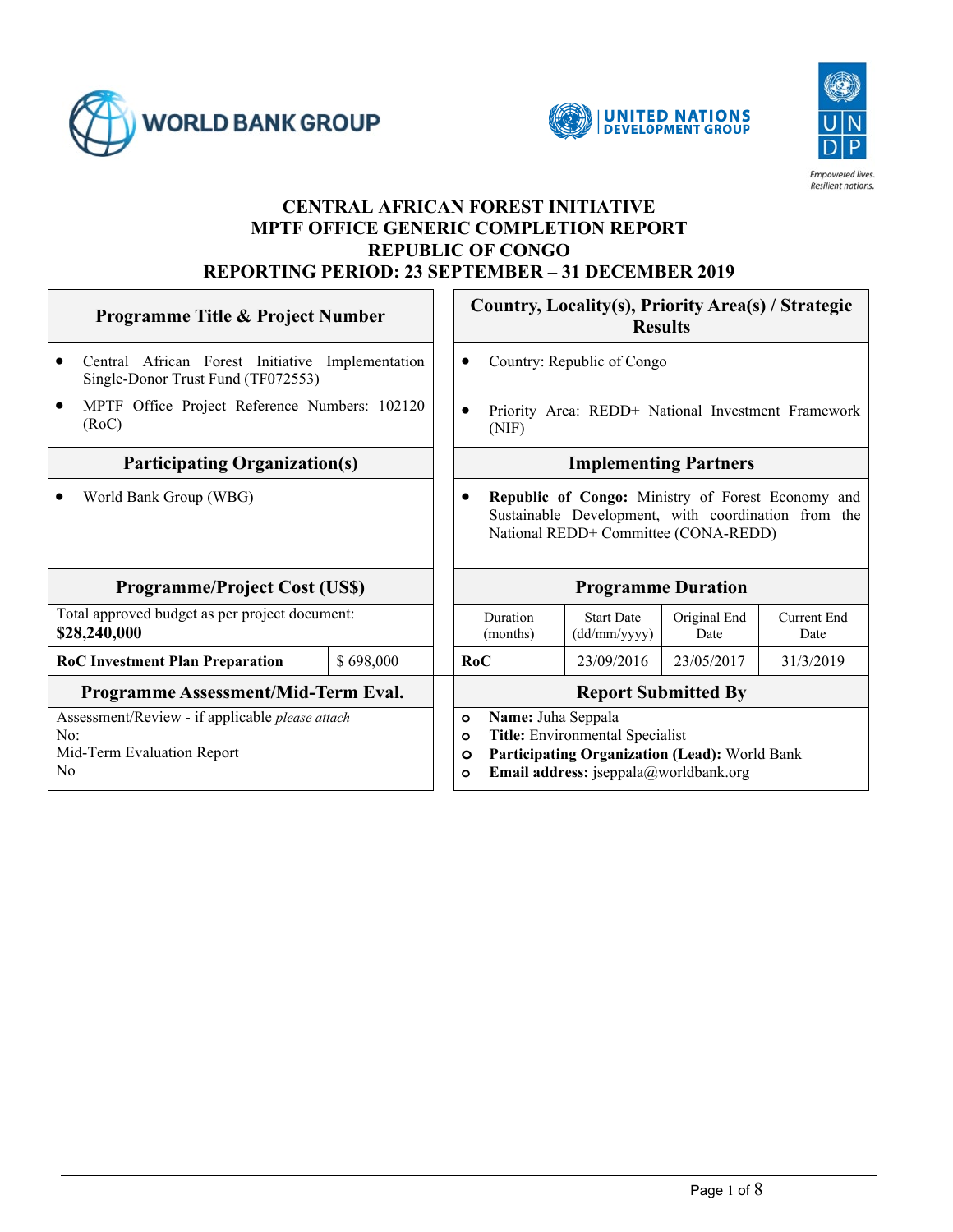| <b>CAFI</b>      | Central African Forest Initiative                            |
|------------------|--------------------------------------------------------------|
| <b>CONA-REDD</b> | National REDD+ Committee                                     |
| <b>CSO</b>       | Civil Society Organization                                   |
| EB               | <b>Executive Board</b>                                       |
| <b>ERPA</b>      | <b>Emission Reductions Payment Agreement</b>                 |
| FCPF             | <b>Forest Carbon Partnership Facility</b>                    |
| <b>FIP</b>       | <b>Forest Investment Program</b>                             |
| IP               | <b>Indigenous Peoples</b>                                    |
| LOI              | Letter of Intent                                             |
| MPTF-O           | Multi Partner Trust Fund Office                              |
| <b>NIF</b>       | <b>National Investment Framework</b>                         |
| REDD+            | Reducing Emissions from Forest Degradation and Deforestation |
| RoC              | Republic of Congo                                            |
| TF               | <b>Trust Fund</b>                                            |
| <b>UN</b>        | <b>United Nations</b>                                        |
| <b>UNDP</b>      | United Nations Development Programme                         |
| <b>WBG</b>       | World Bank Group                                             |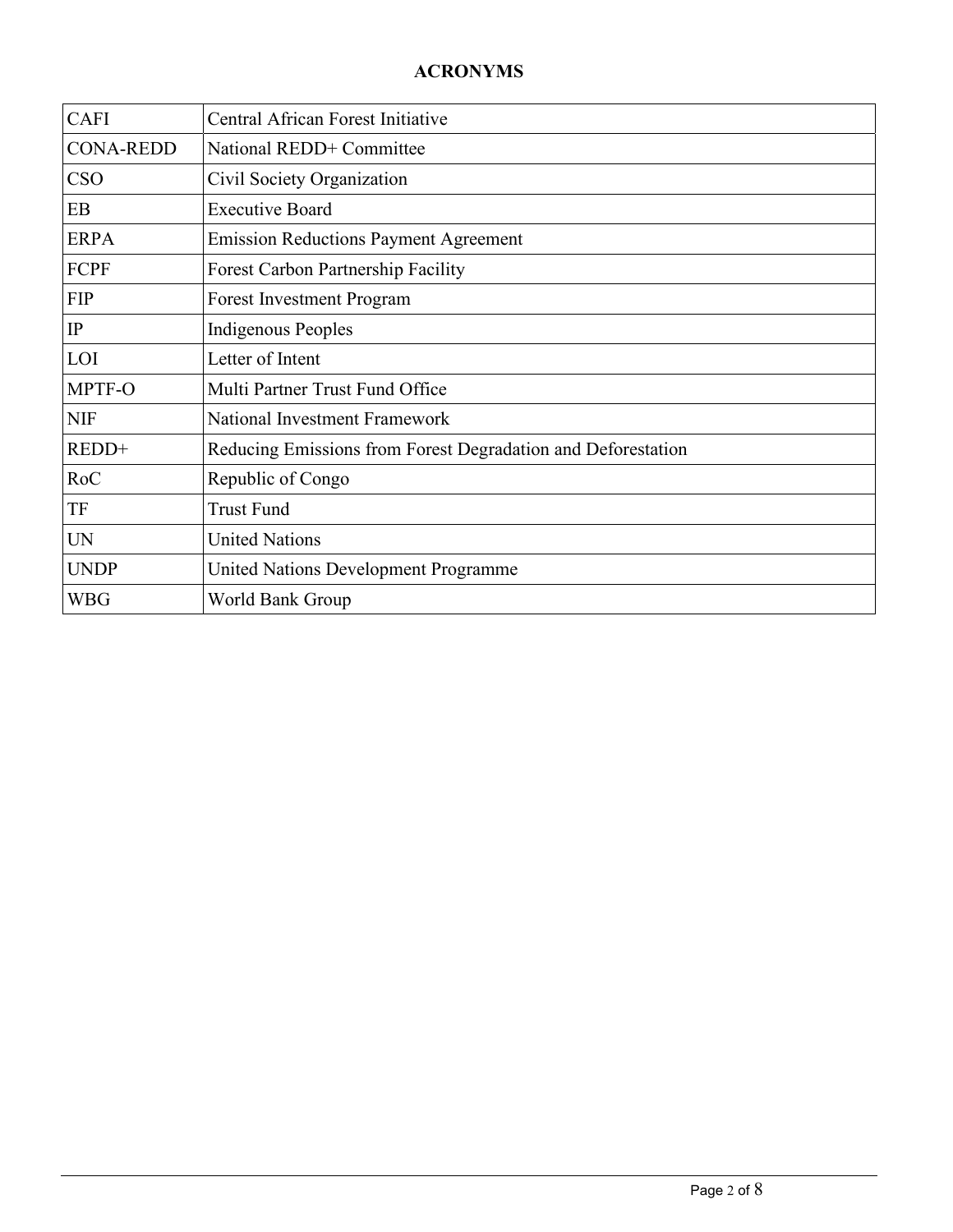#### **EXECUTIVE SUMMARY**

The Central African Forest Initiative (CAFI) Trust Fund was launched during the United Nations (UN) General Assembly in New York on September 29, 2015 through the official signing of the Joint Declaration<sup>[1](#page-2-0)</sup>. It is hosted by the Multi Partner Trust Fund Office (MPTF-O) of UNDP and offers a coordination mechanism to donors who are part of CAFI by harmonized approval, disbursement, and monitoring and reporting processes.

The objective of the CAFI program is to assist the development of sound land and forest management policies, programs and projects in African countries as part of their low-emission development strategies. Its aim is to support African countries to define their REDD+ investment strategies, and financing policy development, investment programs and projects related to REDD+ in Africa. The main expected outcome of the program is the development of a single, comprehensive, broadly supported, multi-sector REDD+ NIF<sup>[2](#page-2-1)</sup> in each of the recipient countries.

On September 13, 2016, an Administration Agreement was signed between the World Bank and the MPTF-O, making the World Bank as an implementing organization, and on October 6, 2016, the World Bank Group received a Central African Forest Initiative (CAFI) grant package of US\$ 2,240,000 for programming in Cameroon, Central African Republic (CAR) and the Republic of Congo (RoC), with a view to help these countries develop and implement a single, comprehensive and broadly supported multi-sector REDD+ National Investment Framework (NIF) to achieve significant results at a large scale.

For the RoC, the CAFI grant complemented funding from the Forest Investment Program (FIP), and the resulting document served to satisfy both CAFI and FIP objectives.

In October 2018, the CAFI Secretariat endorsed the final version of the RoC NIF document, paving the way for a Letter of Intent between CAFI and ROC to finance concrete activities supporting the NIF with up to \$65 million in funding. With the LoI and the first project under the FIP already signed, the NIF is set to fulfill its promise as a key convening and guiding document on REDD+ in the country.

<span id="page-2-0"></span><sup>1</sup>

CAFI Joint Declaration between Donor Countries and Organizations, Central African Partner Countries and South-South Partners, September 29, 2015

<span id="page-2-1"></span>This is also referred to as the REDD+ Investment Plan (FIP terminology).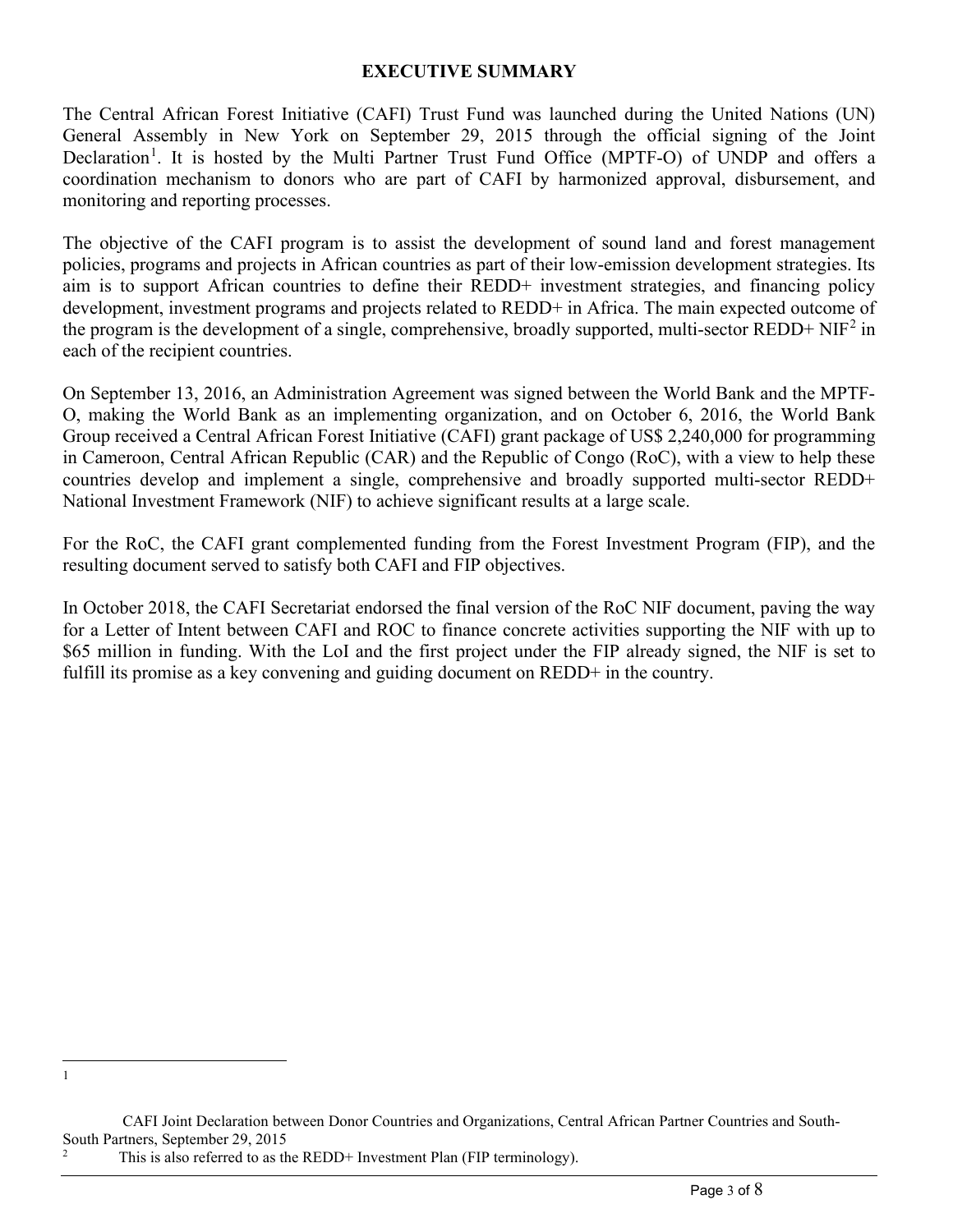## **I. Purpose**

The Republic of Congo (RoC) has been engaged with REDD+ since 2008. As part of the REDD+ Readiness Activities under the Forest Carbon Partnership Facility (FCPF) and UN-REDD, a National REDD+ Strategy was prepared. To complement this National REDD+ Strategy, the Government of the Republic of Congo had identified the need for a comprehensive REDD+ National Investment Framework (NIF) to achieve significant results at large scale and accommodate existing and future funding sources on REDD+ including from both CAFI and the Forest Investment Program (FIP). Hence, the expected outcome of this project, which essentially provided preparation funds, was this single, comprehensive, broadly supported multisector NIF that supports and encourages stakeholder efforts to reduce forest loss and degradation.

### **II. Assessment of Programme Results**

## **i) Narrative reporting on results:**

In RoC, the investment planning process for CAFI and the Forest Investment Program (FIP) was jointly prepared in accordance with the investment plan design. Thus, both FIP and CAFI funds were used to produce the NIF.

With CAFI preparation funds, the activities covered were as follows:

- Producing and consolidating a single NIF;
- Facilitating cross-sectoral coordination and building a broad multi-sectorial consensus to support the NIF;
- Consolidating and complementing analytical studies on key drivers of deforestation and forest degradation;
- Designing the institutional arrangements to support the execution, supervision, monitoring and evaluation of the NIF;
- Supporting the creation of a sustainable consultation framework to ensure an inclusive dialogue with a wide range of stakeholders;
- Ensuring communication, visibility and broad support of the National REDD+ Strategy and NIF;
- Management, administration and supervision.

Following the transfer of funds in October 2016, the Bank team was able to officially initiate preparations for signing of a Grant Agreement with the government. However, the signature of the grant agreement and the implementation of the grant-financed activities were delayed due to multiple factors combined, namely the Presidential elections, political unrest, and a change in government that produced substantial inactivity in most of 2016. Because of those initial delays, the CAFI Preparation Fund Grant Agreement was only signed on March 23, 2017.

As part of the overall work, diagnoses of agroforestry value chains, fuel wood production, legal and political context, and co-benefits were launched in October 2016 and completed in early 2017. These diagnostics served as the basis for designing the consultations on the NIF. On the basis of its national REDD+ strategy, the drafting of the investment plan was given to an international consulting firm. The Government organized extensive consultations during the preparation period, including two sets of consultation events spanning the entire country (33 events in total), gathering approximately 1,036 stakeholders, and a national validation workshop, which was held between September 18-19, 2017.

The Government presented a first draft of the NIF to the CAFI Executive Board (EB) on October 10, 2017, and the CAFI EB provided written comments on November 22, 2017. The Government submitted another version (version 7) of the Investment Plan on 28 August 2018, for a second independent review. The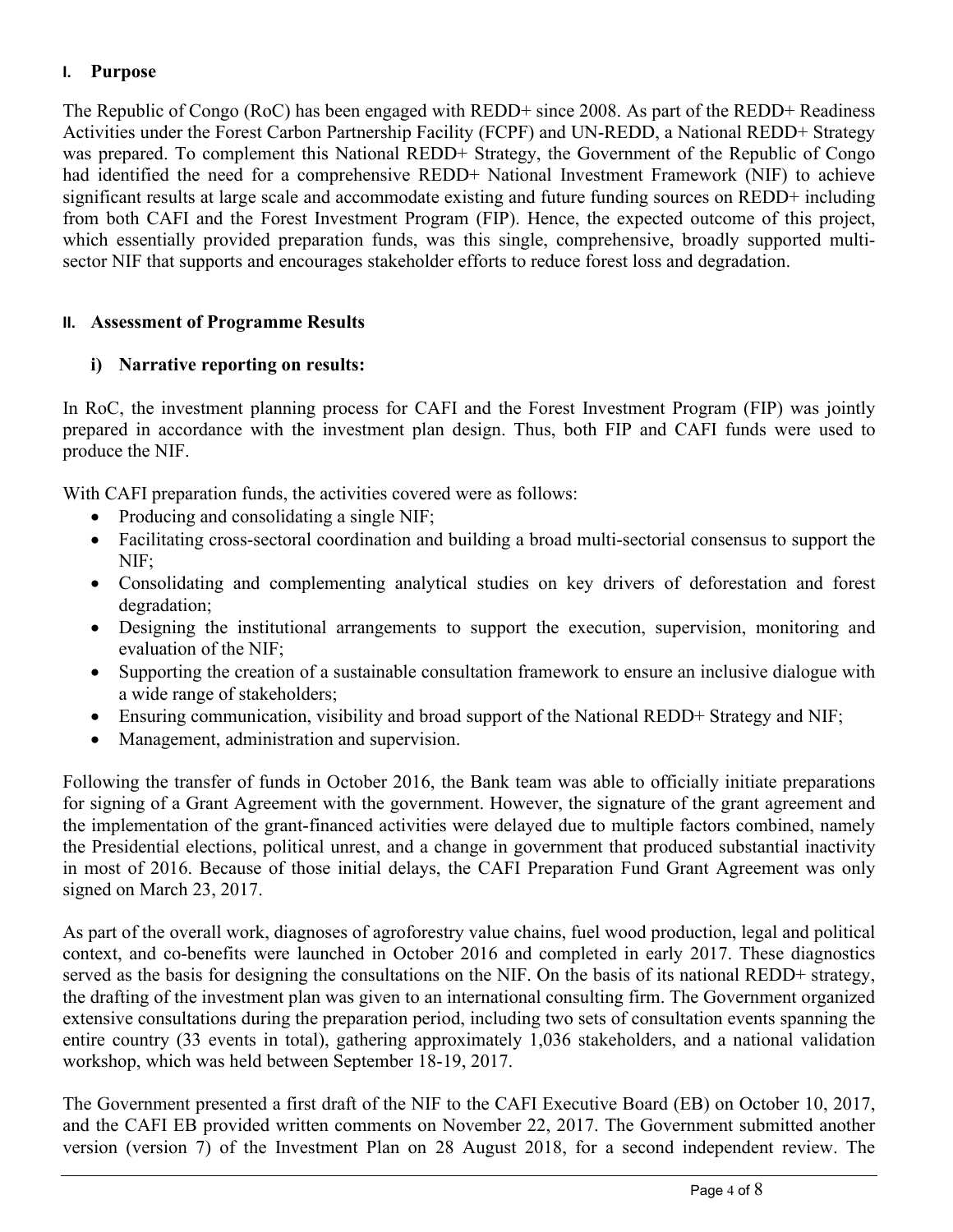recommendations of the second independent review of the Investment Framework were submitted on 4 September 2018; the final version of the investment plan<sup>[3](#page-4-0)</sup> was conditionally adopted, subject to a final review of the Investment Plan, on October 29, 2018 by the CAFI EB.

In a parallel procedure, the FIP Sub-Committee endorsed the investment plan on December 13, 2017.

The grant executed by the Government closed on December 31, 2018, and the Bank supervision ended on March 31, 2019. Overall, the CAFI allocation for this work was fully disbursed.

<span id="page-4-0"></span><sup>3</sup> Plan d'Investissementde la Stratégie Nationale REDD+ de la République du Congo 2018-2025(version 7 finale)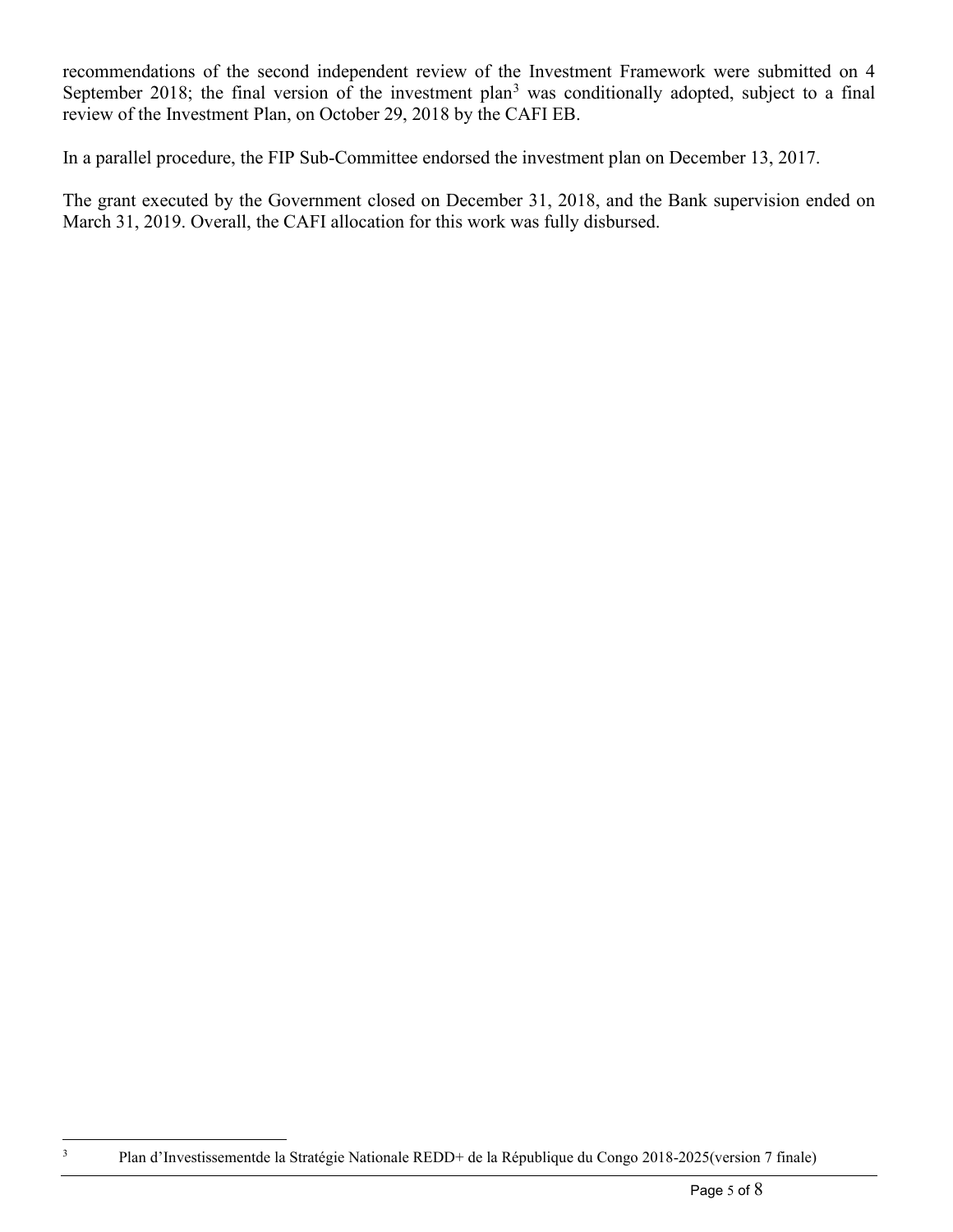# **ii) Indicator Based Performance Assessment**

|                                                                                                                                                                                                                                                      | <b>Achieved Indicator Targets</b>                                                                                                                                                                               | <b>Reasons</b> for<br>Variance | <b>Source of Verification</b>                                       |
|------------------------------------------------------------------------------------------------------------------------------------------------------------------------------------------------------------------------------------------------------|-----------------------------------------------------------------------------------------------------------------------------------------------------------------------------------------------------------------|--------------------------------|---------------------------------------------------------------------|
| <b>Outcome 1</b><br>Republic of Congo has developed and implemented a single,<br>comprehensive, broadly supported, multi-sector REDD+ NIF to<br>achieve significant results at a large scale.                                                        | Final version conditionally approved on October 2018.                                                                                                                                                           |                                | The submission of version<br>7a of the NIF.<br>Decision EB.2018.13. |
| <b>Indicator: REDD+ NIF</b>                                                                                                                                                                                                                          |                                                                                                                                                                                                                 |                                |                                                                     |
| Baseline: REDD+ NIF not yet prepared, consulted on or endorsed.                                                                                                                                                                                      |                                                                                                                                                                                                                 |                                |                                                                     |
| Planned Target: Single REDD+ NIF that has been consulted and<br>endorsed by development partners, relevant government<br>departments, CSOs and IPs.                                                                                                  |                                                                                                                                                                                                                 |                                |                                                                     |
| Output 1.1<br>Consultancy to take stock of the existing REDD+ documentation,<br>draft, consolidate and produce the NIF                                                                                                                               | Submission of version 6.a of the NIF to the CAFI<br>Secretariat on 7 May 2018.<br>Two independent reviews of the NIF version6.a sent by                                                                         |                                | <b>NIF</b>                                                          |
| Indicator 1.1.1 – Final report delivered<br><b>Baseline: No</b>                                                                                                                                                                                      | the CAFI Secretariat to the Government 22 May 2018.                                                                                                                                                             |                                |                                                                     |
| <b>Planned Target: Yes</b>                                                                                                                                                                                                                           | Submission of version 6B of the National Investment<br>Plan for a second independent review. Recommendations<br>of the second independent review of the Investment<br>Framework transmitted on 4 September 2018 |                                |                                                                     |
| Output 1.2<br>Consultancy to incorporate the final set of strategic options that<br>address key drivers of deforestation and forest degradation in the                                                                                               | Submission of version 6.a of the NIF to the CAFI<br>Secretariat on 7 May 2018.                                                                                                                                  |                                | <b>NIF</b>                                                          |
| National REDD+ Strategy, and extend the sectoral economic<br>analyses as needed (i.e. industrial agriculture sector, mining sector,<br>others)                                                                                                       | Two independent reviews of the NIF version6.a sent by<br>the CAFI Secretariat to the Government 22 May 2018.                                                                                                    |                                |                                                                     |
| Indicator 1.2.1 - Final report delivered<br><b>Baseline: No</b><br><b>Planned Target: Yes</b>                                                                                                                                                        | Submission of version 6B of the National Investment<br>Plan for a second independent review. Recommendations<br>of the second independent review of the Investment<br>Framework transmitted on 4 September 2018 |                                |                                                                     |
| Output 1.3<br>Facilitation of cross-sectoral coordination and broad multi-sectoral<br>consensus-building workshops to support the NIF in alignment with<br>the National REDD+ Strategy, with involvement of CONA-REDD<br>and relevant key ministries | Multiple rounds of broad-based consultations and<br>coordination workshops were held.<br>Creation of a Task Force under Prime minister to help<br>facilitate cross sectoral coordination                        |                                | Activity reports.<br>Nomination Order                               |
| Indicator 1.3.1 - Workshops held<br><b>Baseline: No</b>                                                                                                                                                                                              |                                                                                                                                                                                                                 |                                |                                                                     |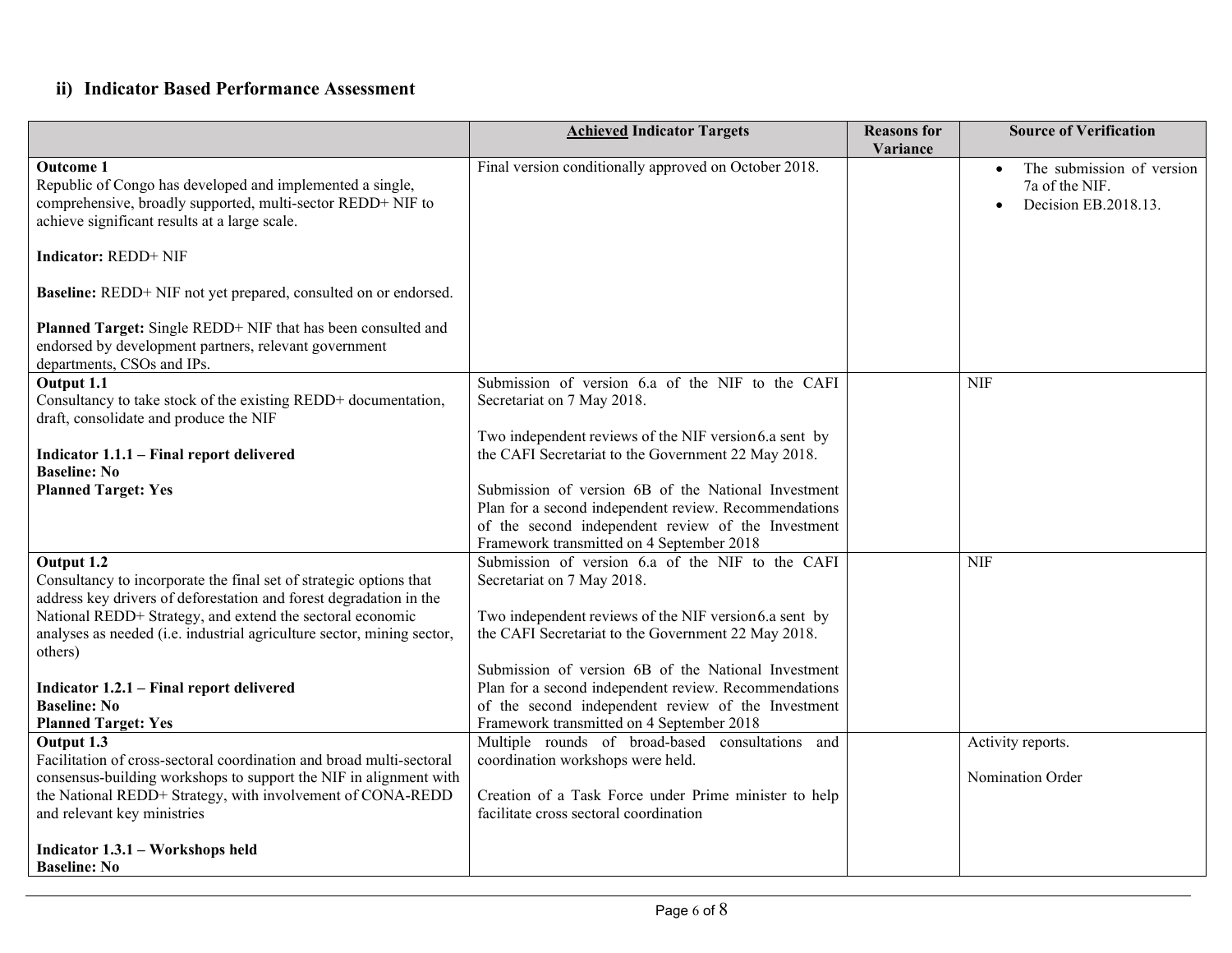| <b>Planned Target: yes</b>                                                                      |                                                          |                   |
|-------------------------------------------------------------------------------------------------|----------------------------------------------------------|-------------------|
| Output 1.4                                                                                      | 33 consultation workshops held.                          | Workshop minutes. |
| Consultation workshops on the NIF, with involvement of private                                  | Specific platforms have also been created:               |                   |
| sector, CSOs, local communities and IPs, at both the national level                             | - Private Sector Platform                                |                   |
| (in Brazzaville) and at the departmental level                                                  | - Government/Donors Platform                             |                   |
|                                                                                                 |                                                          |                   |
| Indicator 1.4.1 – Workshops held                                                                |                                                          |                   |
| <b>Baseline: No</b>                                                                             |                                                          |                   |
| <b>Planned Target: Yes</b>                                                                      |                                                          |                   |
| Output 1.5                                                                                      | Creation of a Task Force so that NIF's implementation is |                   |
| Consultancy to design the institutional arrangements in support of                              | supervised by Prime Minister                             |                   |
| the execution, supervision, monitoring and evaluation of the NIF,                               |                                                          |                   |
| including a manual for implementation and necessary trainings for<br>the concerned institutions |                                                          |                   |
|                                                                                                 |                                                          |                   |
| Indicator 1.5.1 – Final report delivered                                                        |                                                          |                   |
| <b>Baseline: No</b>                                                                             |                                                          |                   |
| <b>Planned Target: Yes</b>                                                                      |                                                          |                   |
| Output 1.6                                                                                      | Outreach workshops have been organized on both NIF       |                   |
| Communications and knowledge activities, such as consultancies,                                 | and LOI.                                                 |                   |
| dissemination events, production of printed materials, and the                                  |                                                          |                   |
| production of a communications plan for the implementation phase                                |                                                          |                   |
|                                                                                                 |                                                          |                   |
| Indicator 1.6.1 - Communications plan delivered                                                 |                                                          |                   |
| <b>Baseline: No</b>                                                                             |                                                          |                   |
| <b>Planned Target: Yes</b>                                                                      |                                                          |                   |